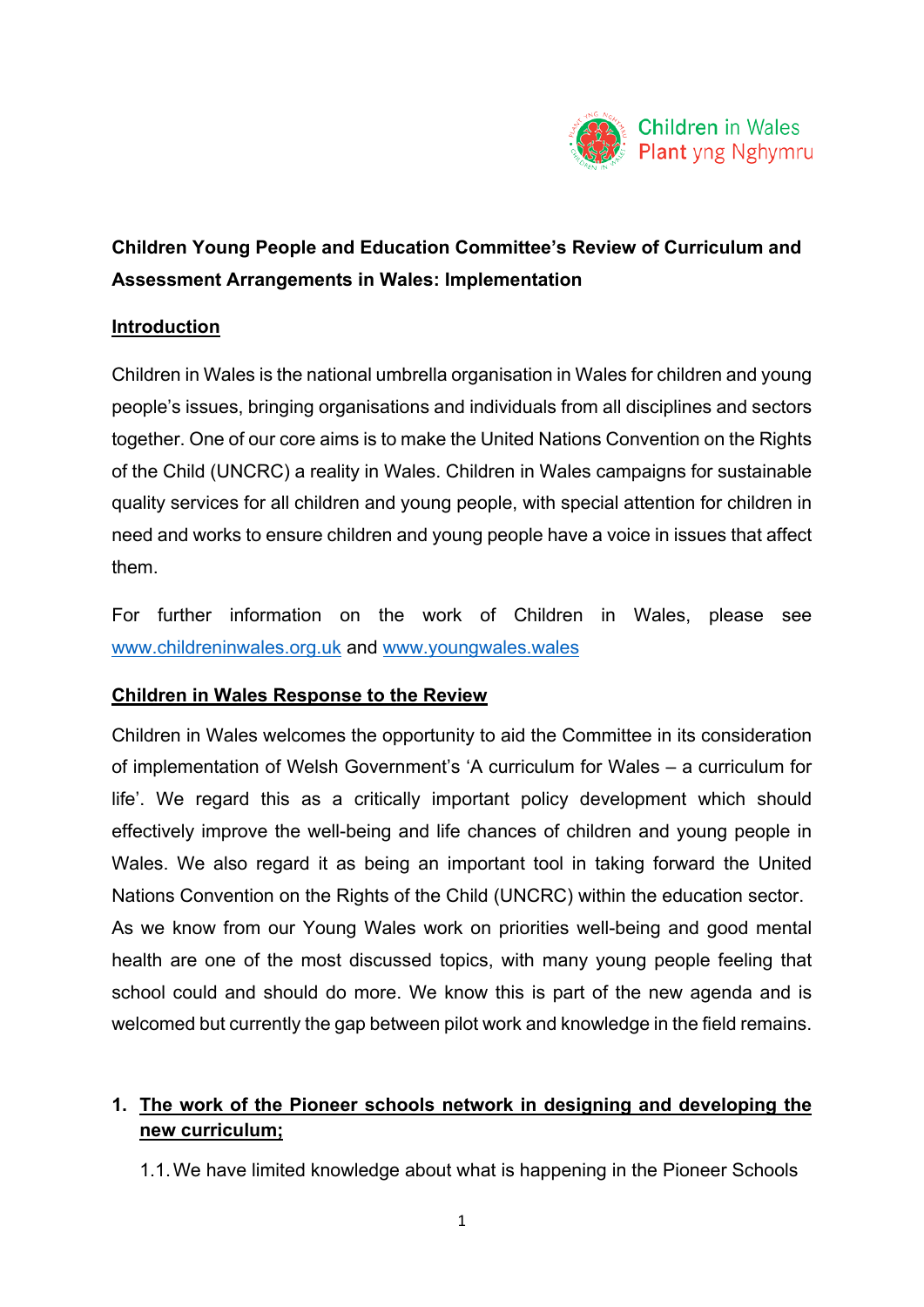- 1.2.We are unclear how much effective engagement of children and young people there has been in the Pioneers schools discussions to date?
- 1.3.We are unclear how much is being discussed between and outside of the pioneer schools as the work progresses.
- 1.4.Inequalities persist in education attainment levels and gaps remain between those that excel and those that do less well e.g. pupils receiving free school meals, Looked After Children and some other groups such as gypsy traveller children. Whilst we welcome the universal approach to reform, some additional targeted support will need to be built in to ensure all can benefit and no one is left behind and we are not aware of how this is being considered in the pioneer schools.
- 1.5.We are also unsure how children excluded, temporarily excluded, home schooled or taught in off-mainstream school sites are being considered in the pioneer areas.

# **2. Interface with effective professional learning for the education workforce and initial teacher education and training;**

- 2.1.We do not have evidence of children's rights being sufficiently built into all strands of teacher training and classroom teaching. Concerns about human rights teaching were raised by the UN Committee on the Rights of the Child in May – teaching on rights to children as well as to teachers and other school staff requires a whole school approach.
- 2.2.The cultural shift required for implementation of the new curriculum will require a wholescale revision of training. Children in Wales runs training courses including courses on children's rights and across the board there is a need for training in this area including to governors.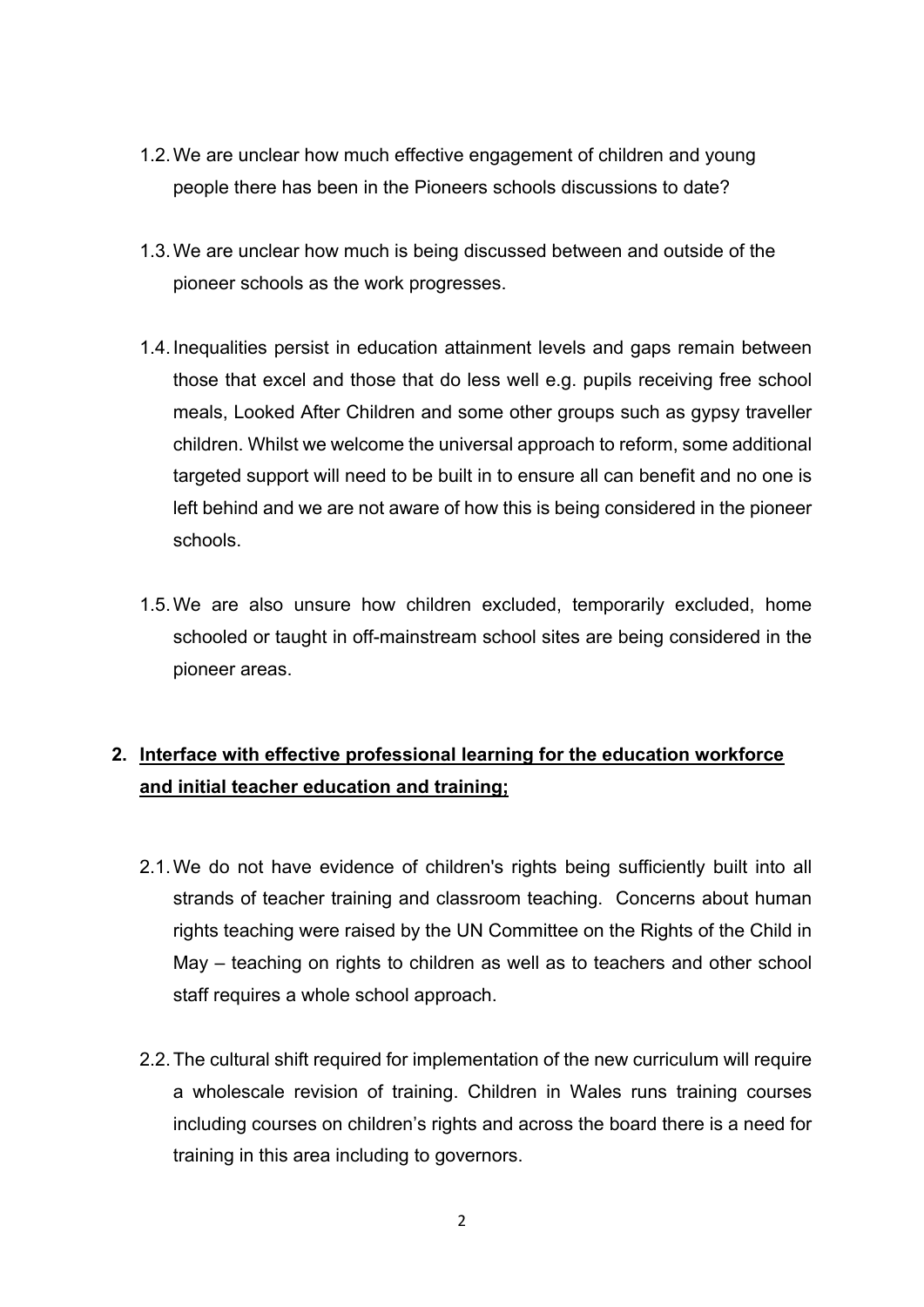# **3. Governance arrangements for implementation and the role of the Independent Advisory Board, Change Board and Strategic Stakeholder Group; and**

- 3.1.Children in Wales has a place on the Strategic Stakeholder Group which has representation from a large number of organisations. However there are only a very few organisations representing children and young people – eg the office of the Children's Commissioner, the NUS and Children in Wales through the work of Young Wales. The majority are from education delivery bodies. For this reason we encouraged the formation of a sub group to consider how best to keep children and young people involved. This group has met twice. It is however unclear to us how children and young people will participate across all the activities including the Pioneer Schools and the Governance structures.
- 3.2.Participation and engagement. The UN Committee on the Rights of the Child made a recommendation that '*children are not only heard but also listened to and their views given due weight by all professionals working with children'.* As part of any inquiry which the NAfW Committee chooses to conduct, it is imperative that the issue of participation and engagement of all children and young people on all decision making matters which concern them is considered and included. Through our Young Wales work we are aware of considerable interest and work done by children and young people across Wales on a wide range of education and school related issues such as bullying, healthy relationships, sexual health etc.

One example is from Cardiff Youth Council which undertook a survey of young people to find out how well the current PSE system in Wales prepares young people for life. 47% of young people who responded to the survey said the thought it did not. Some of the topics they felt should be included in PSE were employment and taxes; independent living; how to get official documents, such as a driver's license and passport; housing and parenting. Comments from the survey included: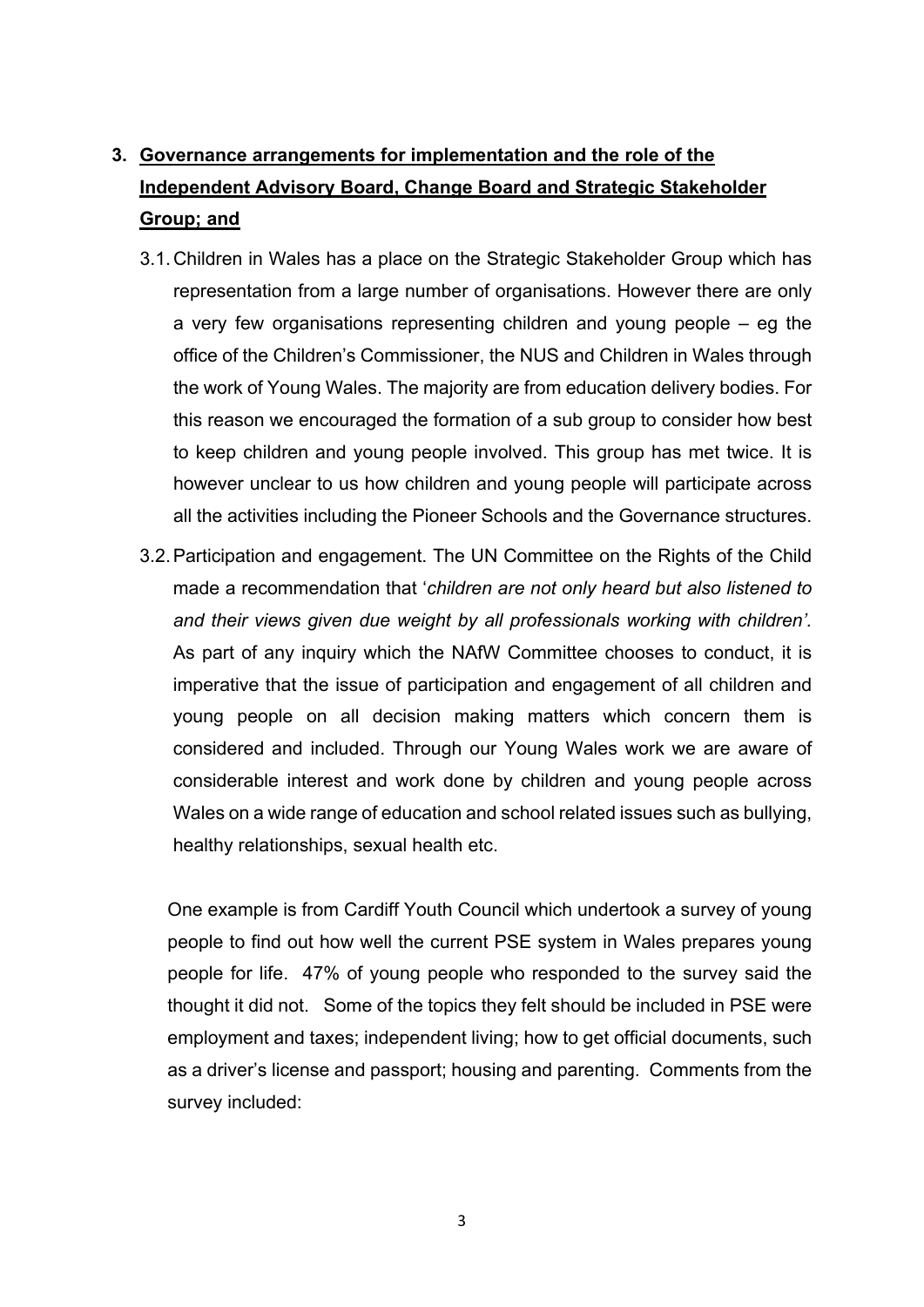*"Although some of the work we are taught in PSE has relevance, it seems to lack substance in some areas … lots of the subjects need to be backed up with more detail …"*

*"At the moment it feels like a time killing subject … it's not given enough importance …"*

*"I think we should be taught more about independent living and democracy and rights … I feel like our education system doesn't teach us enough about life skills, such as housing, parenting, mental health and national politics, rather than healthy eating and smoking, which are common sense really."*

(Cardiff Youth Council survey)

- 3.3.The Stakeholder Group does not meet often enough to have as much influence as it could have. Discussions at the last meeting did consider how best to ensure that representatives had sufficient time and information to be able to consult their respective members/constituencies. It was recognised that there needs to be more lead in time and common communication material to assist in this process.
- 3.4.Whilst the Stakeholder Group receives one or two presentations about what is happening in other parts of the programme of activity, there needs to be more joined up activity to both avoid duplication and to enable stakeholders to actively engage at a sufficiently early stage to be able to influence the operational design.

## **4. Other issues of concern and/or importance regarding the development of the new Curriculum for Wales.**

4.1.Regarding the main concerns for young people growing up in Wales today, Professor Donaldson's report identifies 4 purposes for the curriculum. It recommends that the entirety of the school curriculum should be designed to help all children and young people to become: ambitious, capable learners, ready to learn throughout their lives enterprising, creative contributors, ready to play a full part in life and work ethical, informed citizens of Wales and the world, ready to be citizens of Wales and the world healthy, confident individuals, ready to lead fulfilling lives as valued members of society.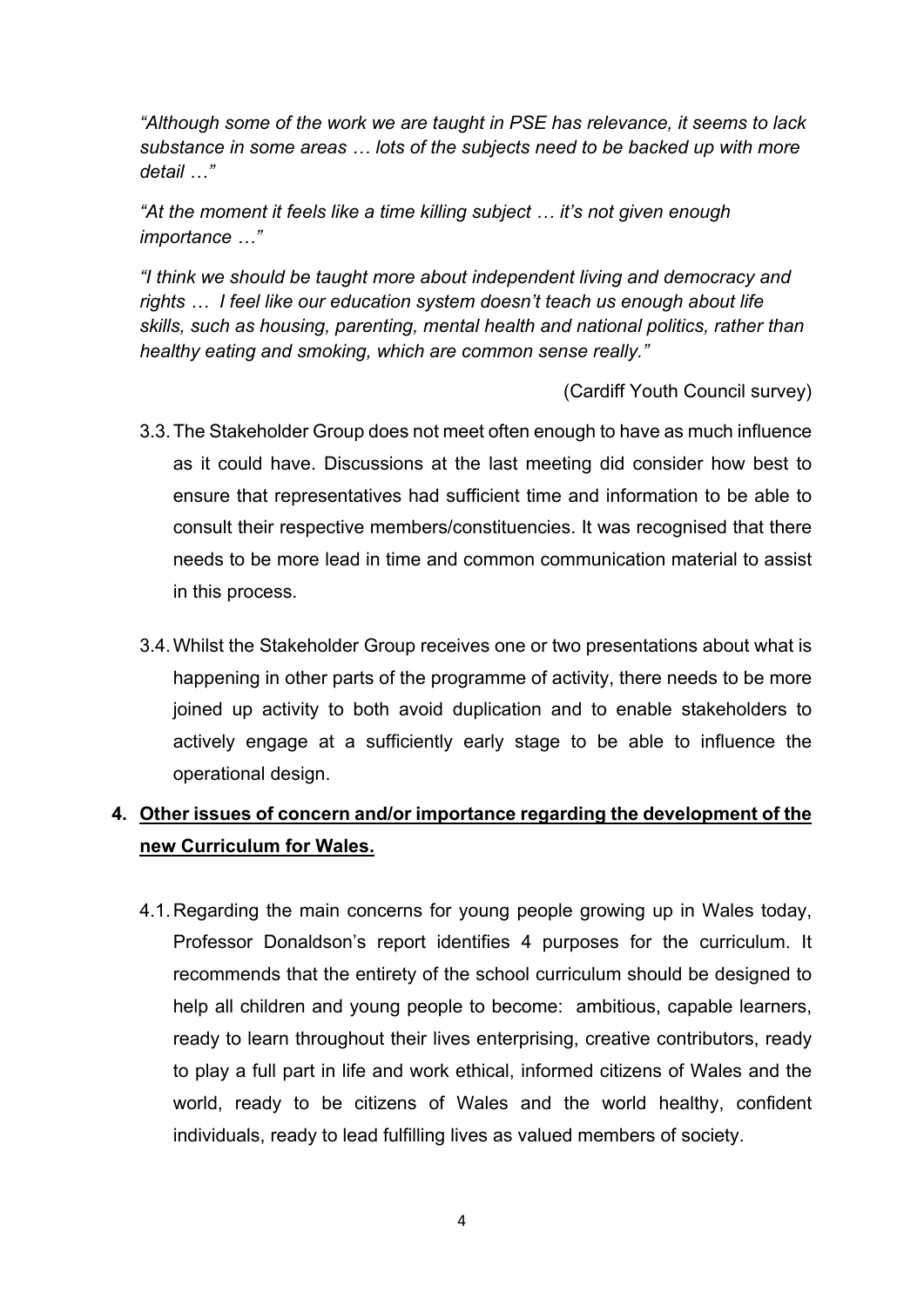- 4.2.Through Young Wales work, young people have identified their priorities amongst which are anti-bullying and hate crime, healthy relationships, curriculum development , Future Generations work and the UNCRC implementation. Some recent work in schools reflected 2 areas in school where children and young people can have more of a say and play a fuller role.
	- School councils They feel that they are run very much to the agenda of the teachers rather than the pupils.
	- PSE lessons across the board young people have said they are pointless, they would like to have a taste of sessions e.g sexual health, well-being, food standards and then ask for certain agencies to come back to have a 'fuller' session/sessions. Also depending on what is relevant to them locally eg if there are high levels of self-harm in the school it may be more relevant to have sessions with school nurse or well-being sessions.
- 4.3.'What training/support may be in place for teachers/support workers to fulfil this learning to young people?' In both of these areas young people would be able to develop in the four areas quoted in 4.1 above.
- 4.4.We have a concern that some schools pool PSE lessons into one day a year rather than spreading them throughout the year. If a child misses that day, then they miss out on a year's worth of lessons.
- 4.5.Estyn has just released a consultation on the next inspection framework <https://www.estyn.gov.wales/consultation> - how will this be tied into the curriculum implementation?
- 4.6.How will the new curriculum influence families whose children are home schooled are completely out of the loop?
- 4.7.How will the interface between implementing the new curriculum and the Additional Learning Needs reform be managed in mainstream schools?